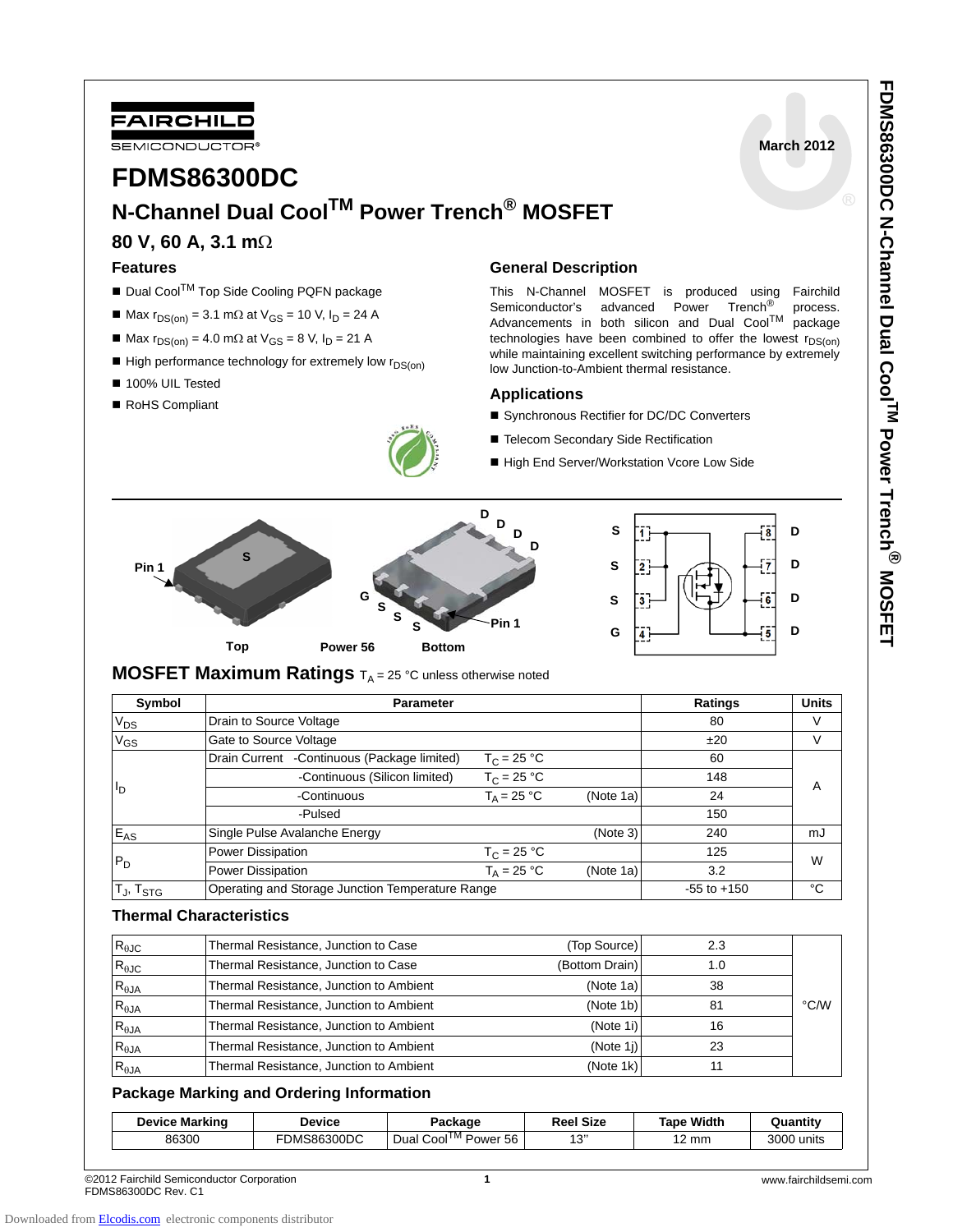| Symbol                                 | <b>Parameter</b>                                                   | <b>Test Conditions</b>                                 | Min | <b>Typ</b> | Max  | Units     |
|----------------------------------------|--------------------------------------------------------------------|--------------------------------------------------------|-----|------------|------|-----------|
|                                        | <b>Off Characteristics</b>                                         |                                                        |     |            |      |           |
| <b>BV<sub>DSS</sub></b>                | Drain to Source Breakdown Voltage                                  | $I_D = 250 \mu A$ , $V_{GS} = 0 V$                     | 80  |            |      | V         |
| $\Delta BV_{DSS}$<br>$\Delta T_J$      | Breakdown Voltage Temperature<br>Coefficient                       | $I_D = 250 \mu A$ , referenced to 25 °C                |     | 45         |      | mV/°C     |
| $I_{DSS}$                              | Zero Gate Voltage Drain Current                                    | $V_{DS} = 64 V$ , $V_{GS} = 0 V$                       |     |            | 1    | μA        |
| I <sub>GSS</sub>                       | Gate to Source Leakage Current                                     | $V_{GS} = \pm 20 \text{ V}, V_{DS} = 0 \text{ V}$      |     |            | ±100 | nA        |
|                                        | <b>On Characteristics</b>                                          |                                                        |     |            |      |           |
| $V_{GS(th)}$                           | Gate to Source Threshold Voltage                                   | $V_{GS} = V_{DS}$ , $I_D = 250 \mu A$                  | 2.5 | 3.3        | 4.5  | $\vee$    |
| $\frac{\Delta V_{GS(th)}}{\Delta T_J}$ | Gate to Source Threshold Voltage<br><b>Temperature Coefficient</b> | $I_D$ = 250 µA, referenced to 25 °C                    |     | -11        |      | mV/°C     |
|                                        |                                                                    | $V_{GS}$ = 10 V, $I_D$ = 24 A                          |     | 2.6        | 3.1  |           |
| $r_{DS(on)}$                           | Static Drain to Source On Resistance                               | $V_{GS} = 8 V, I_D = 21 A$                             |     | 3.1        | 4.0  | $m\Omega$ |
|                                        |                                                                    | $V_{GS}$ = 10 V, $I_D$ = 24 A, T <sub>J</sub> = 125 °C |     | 4.1        | 5.0  |           |
| <b>g<sub>FS</sub></b>                  | Forward Transconductance                                           | $V_{DD}$ = 10 V, $I_D$ = 24 A                          |     | 79         |      | S         |
|                                        | <b>Dynamic Characteristics</b>                                     |                                                        |     |            |      |           |
| $C_{iss}$                              | Input Capacitance                                                  |                                                        |     | 5265       | 7005 | рF        |
| $C_{\text{oss}}$                       | <b>Output Capacitance</b>                                          | $V_{DS}$ = 40 V, $V_{GS}$ = 0 V,                       |     | 929        | 1235 | рF        |
| C <sub>rss</sub>                       | Reverse Transfer Capacitance                                       | $f = 1$ MHz                                            |     | 21         | 50   | pF        |
| $R_g$                                  | Gate Resistance                                                    |                                                        |     | 1.2        |      | Ω         |
|                                        | <b>Switching Characteristics</b>                                   |                                                        |     |            |      |           |
| $t_{d(0n)}$                            | Turn-On Delay Time                                                 |                                                        |     | 29         | 47   | ns        |
| $t_{r}$                                | <b>Rise Time</b>                                                   | $V_{DD} = 40 V$ , $I_D = 24 A$ ,                       |     | 25         | 44   | ns        |
|                                        | Turn-Off Delay Time                                                | $V_{GS}$ = 10 V, R <sub>GEN</sub> = 6 $\Omega$         |     | 35         | 57   | ns        |
| $t_{d(off)}$<br>$t_f$                  | Fall Time                                                          |                                                        |     | 9          | 18   | ns        |
|                                        | <b>Total Gate Charge</b>                                           | $\overline{V_{GS}} = 0$ V to 10 V                      |     | 72         | 101  | пC        |
| $ Q_{g(TOT)} $                         | <b>Total Gate Charge</b>                                           | $V_{GS} = 0$ V to 8 V $V_{DD} = 40$ V                  |     | 59         | 84   | пC        |
| $\mathsf{Q}_{\underline{\mathsf{gs}}}$ | <b>Total Gate Charge</b>                                           | $I_D = 24 A$                                           |     | 26         |      | nС        |
| $\mathsf{Q}_{\mathsf{gd}}$             | Gate to Drain "Miller" Charge                                      |                                                        |     | 14         |      | пC        |
|                                        | <b>Drain-Source Diode Characteristics</b>                          |                                                        |     |            |      |           |
|                                        |                                                                    | $V_{GS} = 0 V$ , $I_S = 2.7 A$<br>(Note 2)             |     | 0.72       | 1.2  |           |
| $V_{SD}$                               | Source to Drain Diode Forward Voltage                              | $V_{GS} = 0 V$ , $I_S = 24 A$<br>(Note 2)              |     | 0.80       | 1.3  | V         |
| $\mathfrak{t}_{\text{rr}}$             | Reverse Recovery Time                                              |                                                        |     | 56         | 88   | ns        |
| $Q_{rr}$                               | Reverse Recovery Charge                                            | $I_F = 24 A$ , di/dt = 100 A/µs                        |     | 42         | 67   | nC        |
|                                        |                                                                    |                                                        |     |            |      |           |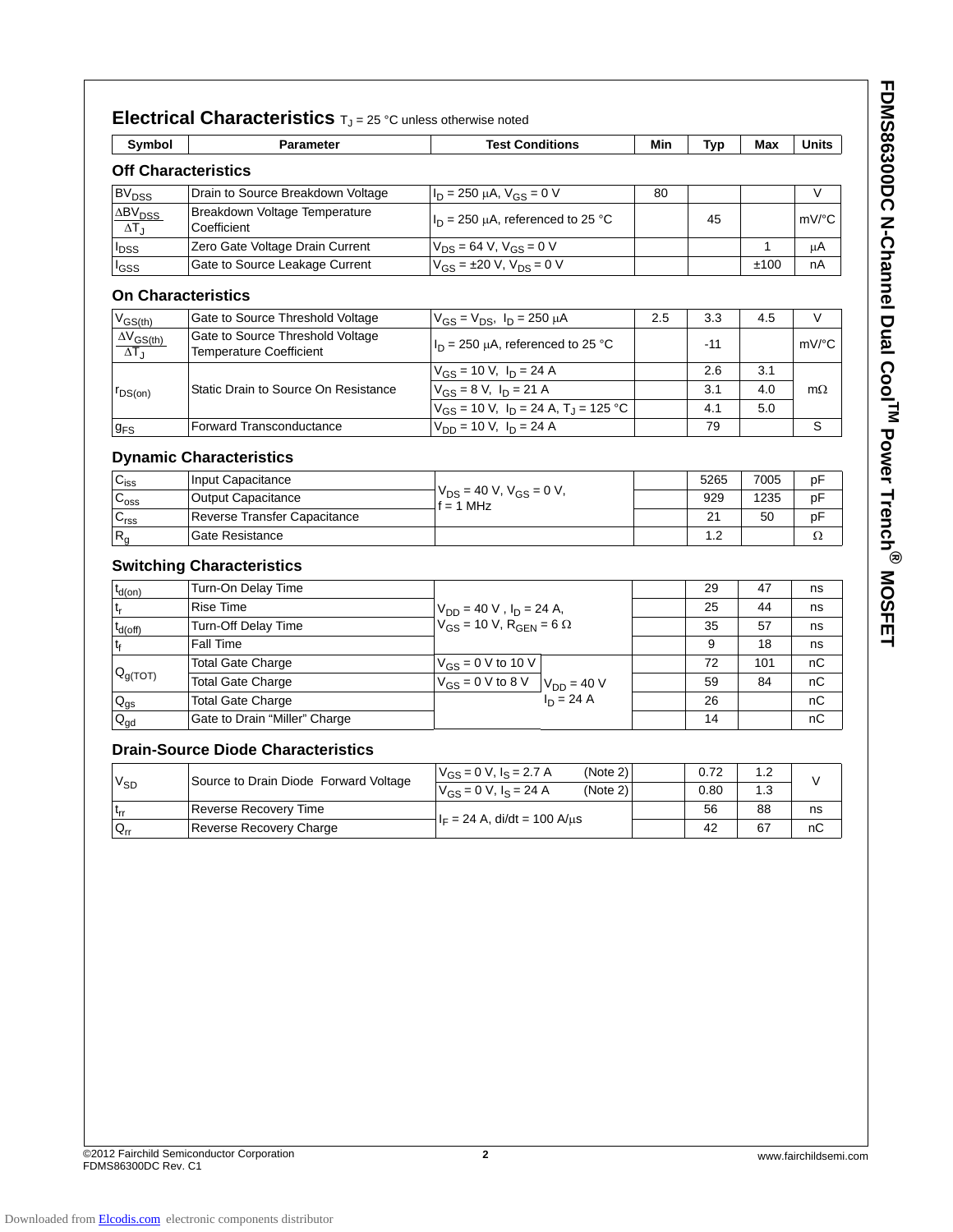b. 81 °C/W when mounted on a minimum pad of 2 oz copper

## **Thermal Characteristics**

| $R_{\theta$ JC  | Thermal Resistance, Junction to Case    | (Top Source)   | 2.3 |      |
|-----------------|-----------------------------------------|----------------|-----|------|
|                 |                                         |                |     |      |
| $R_{\theta$ JC  | Thermal Resistance, Junction to Case    | (Bottom Drain) | 1.0 |      |
| $R_{\theta JA}$ | Thermal Resistance, Junction to Ambient | (Note 1a)      | 38  |      |
| $R_{\theta JA}$ | Thermal Resistance, Junction to Ambient | (Note 1b)      | 81  |      |
| $R_{\theta JA}$ | Thermal Resistance, Junction to Ambient | (Note 1c)      | 27  |      |
| $R_{\theta$ JA  | Thermal Resistance, Junction to Ambient | (Note 1d)      | 34  |      |
| $R_{\theta JA}$ | Thermal Resistance, Junction to Ambient | (Note 1e)      | 16  | °C/W |
| $R_{\theta JA}$ | Thermal Resistance, Junction to Ambient | (Note 1f)      | 19  |      |
| $R_{\theta JA}$ | Thermal Resistance, Junction to Ambient | (Note 1q)      | 26  |      |
| $R_{\theta$ JA  | Thermal Resistance, Junction to Ambient | (Note 1h)      | 61  |      |
| $R_{\theta JA}$ | Thermal Resistance, Junction to Ambient | (Note 1i)      | 16  |      |
| $R_{\theta JA}$ | Thermal Resistance, Junction to Ambient | (Note 1 $i$ )  | 23  |      |
| $R_{\theta$ JA  | Thermal Resistance, Junction to Ambient | (Note 1k)      | 11  |      |
| $R_{\theta JA}$ | Thermal Resistance, Junction to Ambient | (Note 1I)      | 13  |      |

#### NOTES:

1. R<sub>θJA</sub> is determined with the device mounted on a FR-4 board using a specified pad of 2 oz copper as shown below. R<sub>θJC</sub> is guaranteed by design while R<sub>θCA</sub> is determined<br>by the user's board design.

**G DF DS** <u>ማ</u> **SS**



c. Still air,  $20.9x10.4x12.7mm$  Aluminum Heat Sink, 1 in $^2$  pad of 2 oz copper

d. Still air, 20.9x10.4x12.7mm Aluminum Heat Sink, minimum pad of 2 oz copper

e. Still air, 45.2x41.4x11.7mm Aavid Thermalloy Part # 10-L41B-11 Heat Sink, 1 in<sup>2</sup> pad of 2 oz copper

f. Still air, 45.2x41.4x11.7mm Aavid Thermalloy Part # 10-L41B-11 Heat Sink, minimum pad of 2 oz copper

a 1 in<sup>2</sup> pad of 2 oz copper

g. 200FPM Airflow, No Heat Sink,1 in<sup>2</sup> pad of 2 oz copper

h. 200FPM Airflow, No Heat Sink, minimum pad of 2 oz copper

i. 200FPM Airflow, 20.9x10.4x12.7mm Aluminum Heat Sink, 1 in $^2$  pad of 2 oz copper

j. 200FPM Airflow, 20.9x10.4x12.7mm Aluminum Heat Sink, minimum pad of 2 oz copper

k. 200FPM Airflow, 45.2x41.4x11.7mm Aavid Thermalloy Part # 10-L41B-11 Heat Sink, 1 in<sup>2</sup> pad of 2 oz copper

l. 200FPM Airflow, 45.2x41.4x11.7mm Aavid Thermalloy Part # 10-L41B-11 Heat Sink, minimum pad of 2 oz copper

2. Pulse Test: Pulse Width < 300 μs, Duty cycle < 2.0%.

3. Starting T<sub>J</sub> = 25 °C, L = 0.3 mH,  $I_{AS}$  = 40 A,  $V_{DD}$  = 72 V,  $V_{GS}$  = 10 V.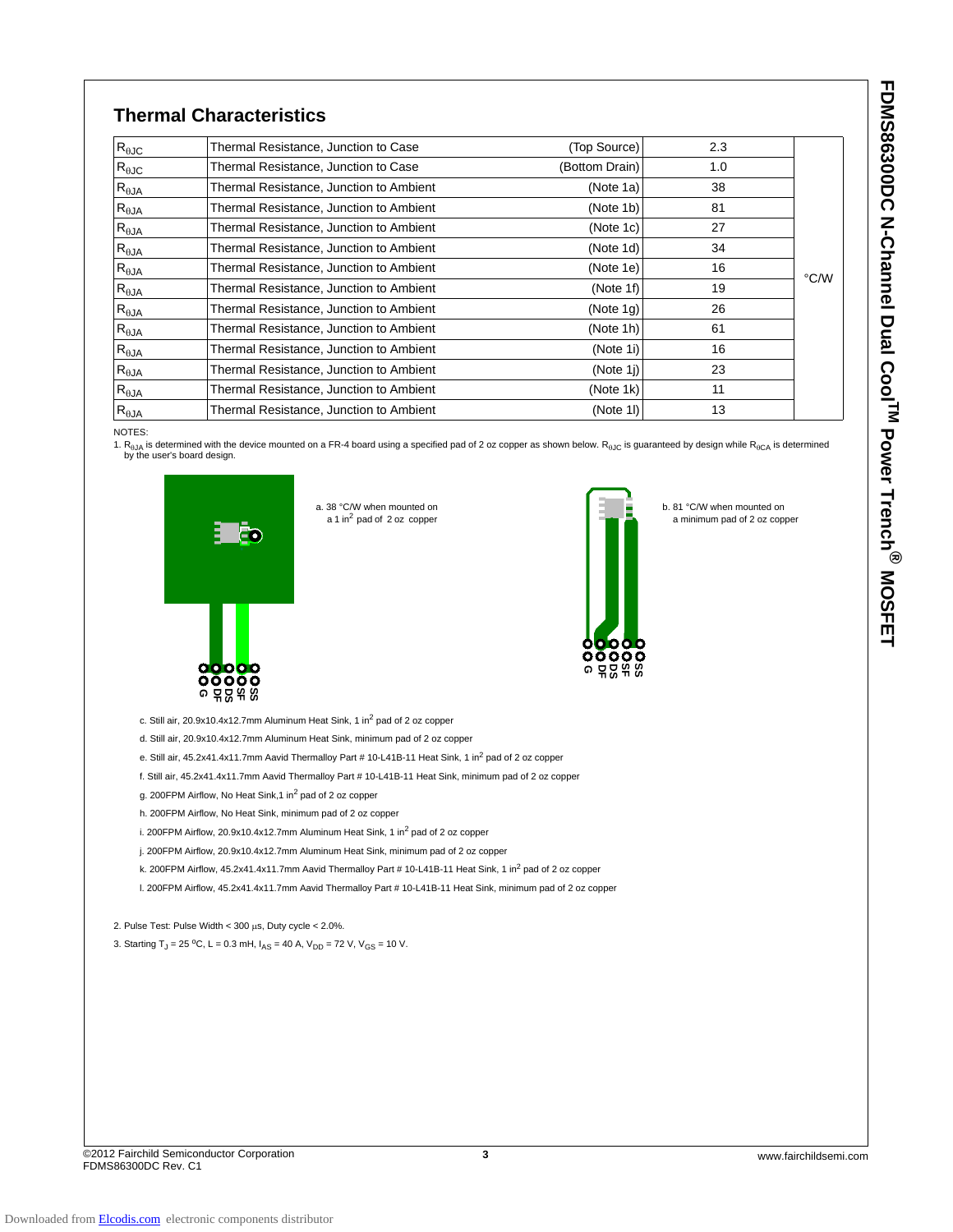



©2012 Fairchild Semiconductor Corporation **4** www.fairchildsemi.com FDMS86300DC Rev. C1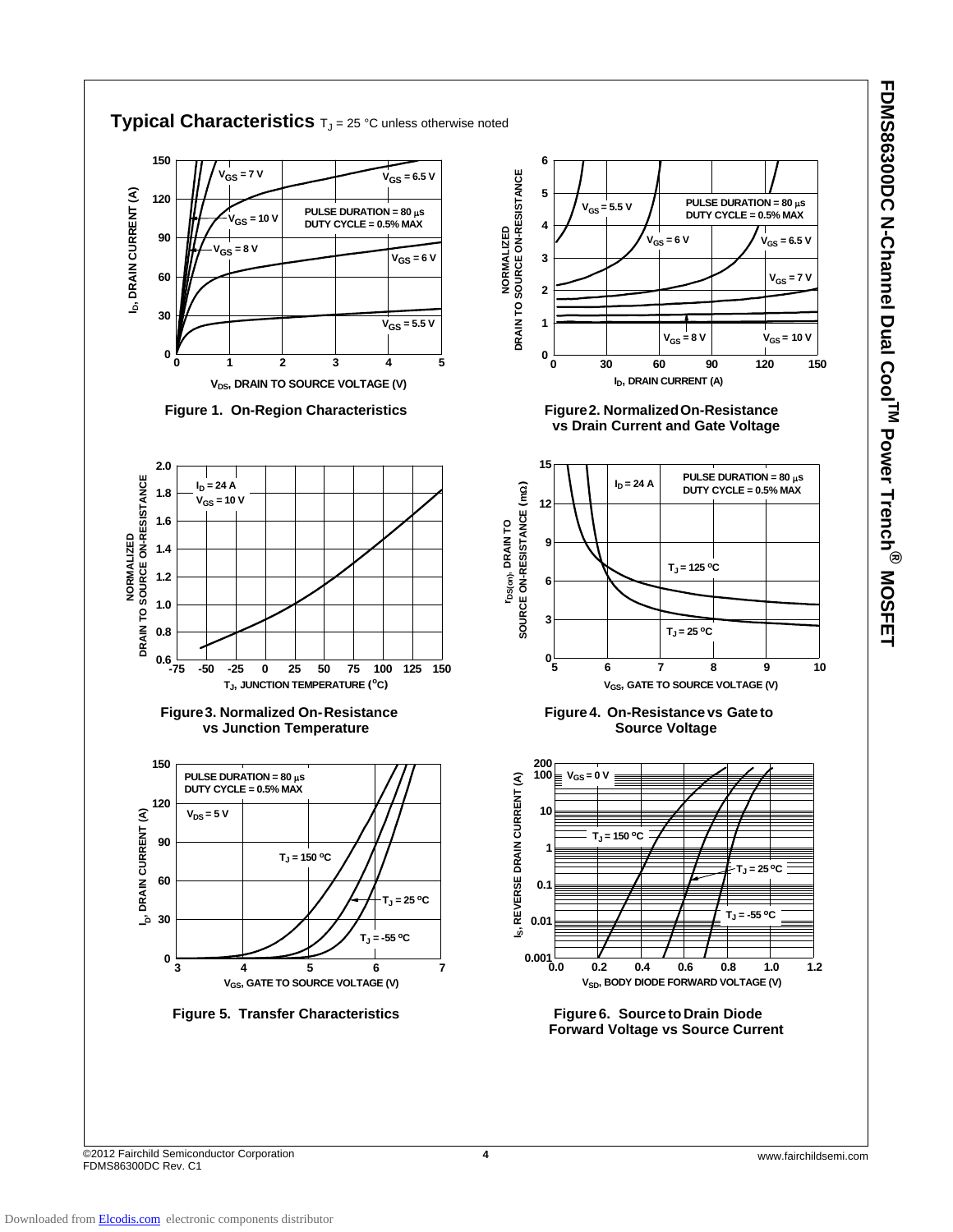

©2012 Fairchild Semiconductor Corporation **5** www.fairchildsemi.com FDMS86300DC Rev. C1

**FDMS86300DC N-Channel Dual CoolTM Power Trench**

**EDMS86300DC N-Channel Dual Cool<sup>TM</sup> Power Trench<sup>®</sup> MOSFET** 

**MOSFET**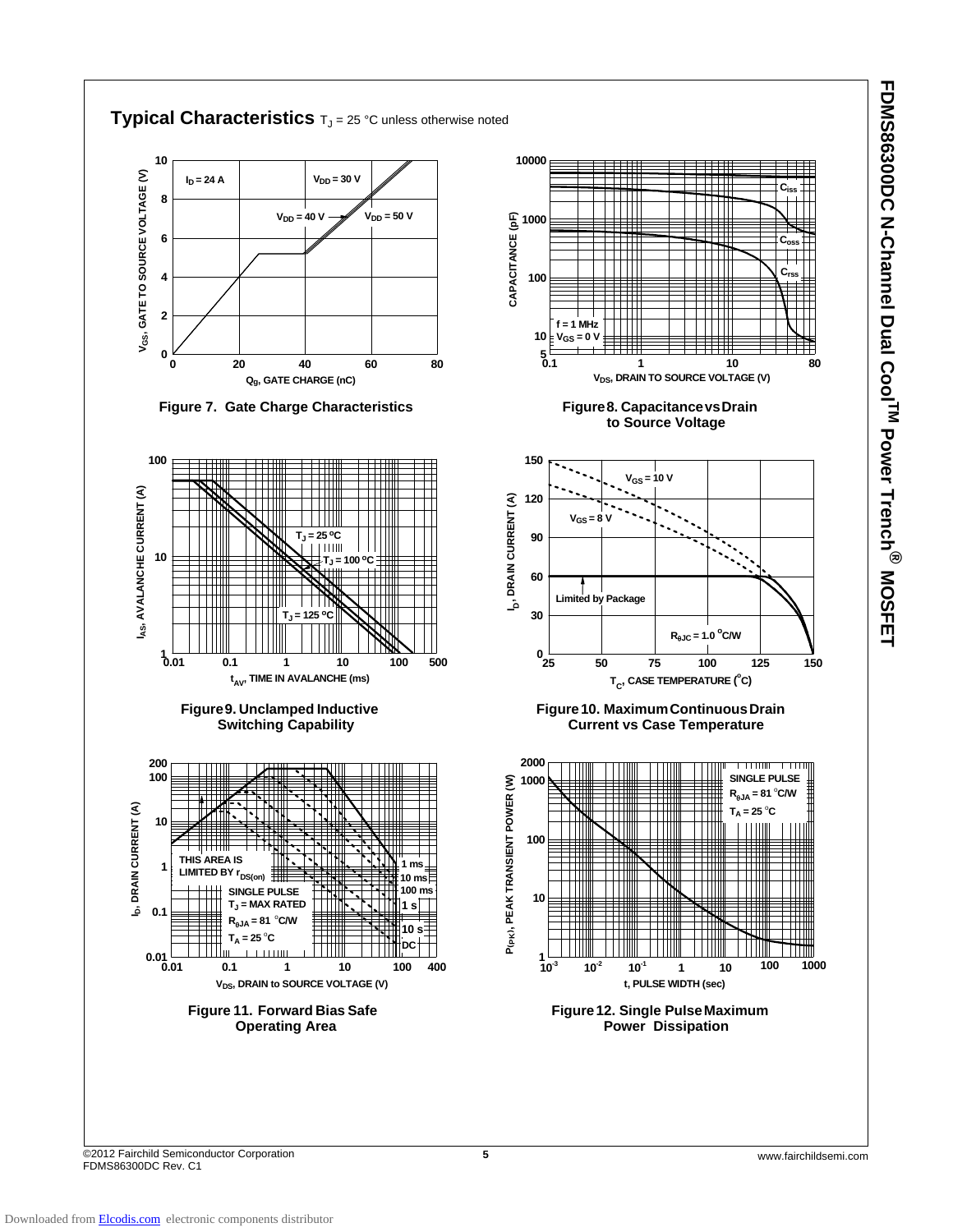

©2012 Fairchild Semiconductor Corporation **6** www.fairchildsemi.com FDMS86300DC Rev. C1

**FDMS86300DC N-Channel Dual CoolTM Power Trench**

**PDMS86300DC N-Channel Dual CoolTM Power Trench® MOSFET** 

**MOSFET**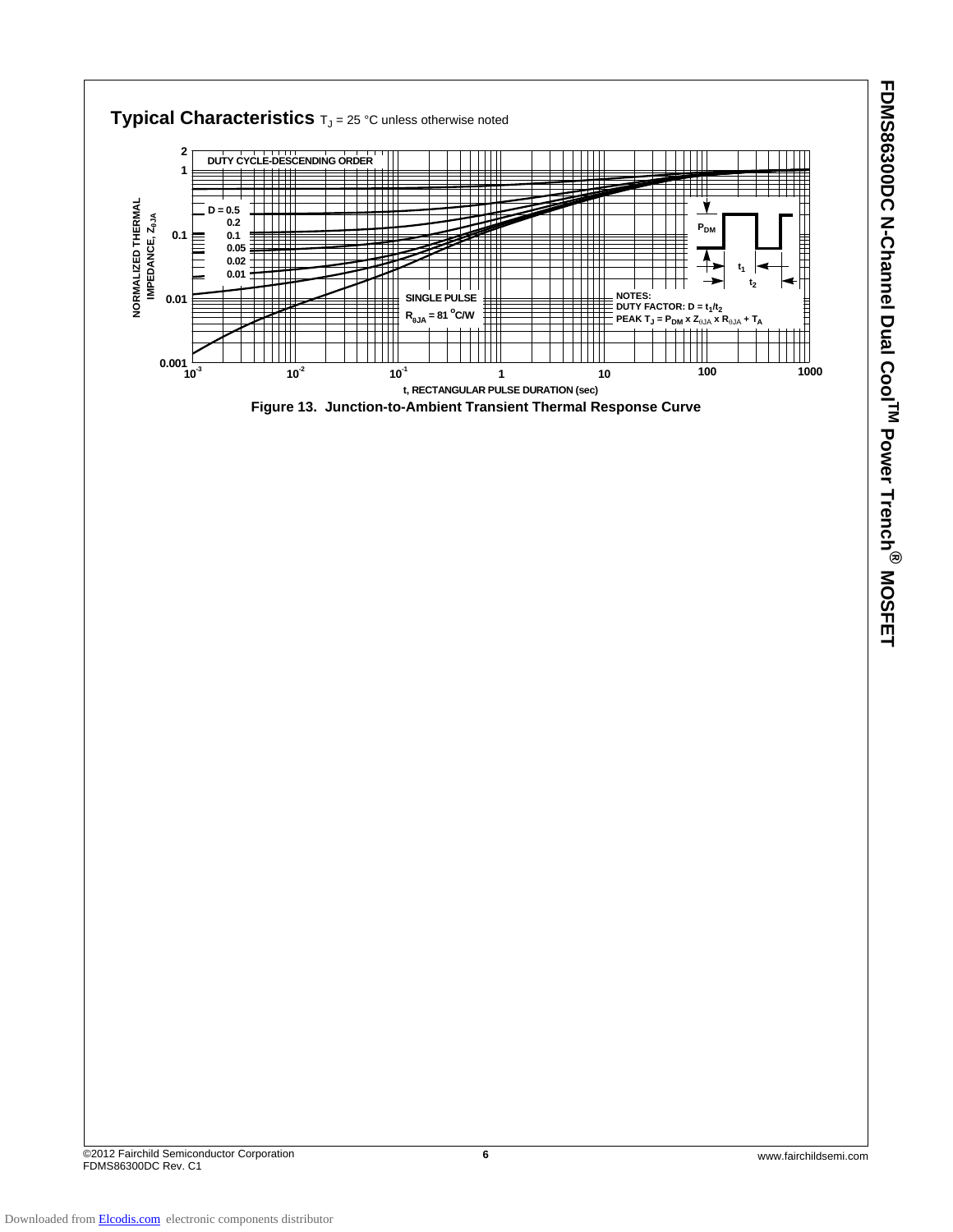

**FDMS86300DC N-Channel Dual CoolTM Power Trench FDMS86300DC N-Channel Dual Cool<sup>TM</sup> Power Trench<sup>®</sup> MOSFET MOSFET**